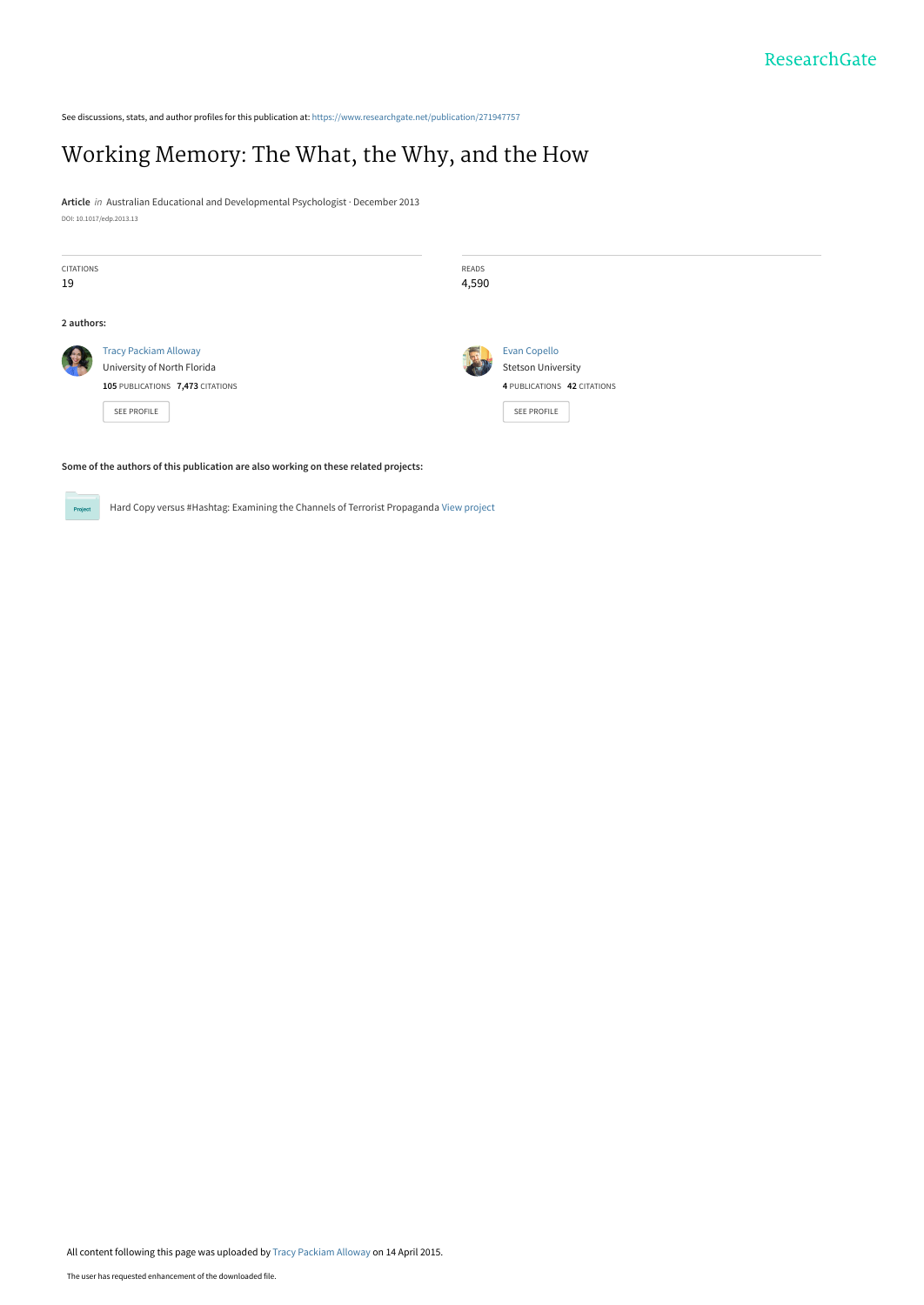# Working Memory: The What, the Why, and the How

Tracy Packiam Alloway and Evan Copello University of North Florida, Jacksonville, Florida, USA

> Working memory, our ability to work with information, plays an important role in learning from kindergarten to the college years. In this article, we review the what, the why, and the how of working memory. First, we explore the relationship between working memory, short-term memory, and long-term memory. We also investigate research on the link between whether environmental factors, such as financial background and mother's educational level, affect working memory. In the next section — the why of working memory — we compare the predictive nature of working memory and IQ in learning outcomes. While IQ typically measures the knowledge acquired by the student, working memory measures what they do with that knowledge. Working memory skills are linked to key learning outcomes, including reading and math. In the final section, we present classroom strategies to support working memory. We also review current research on the efficacy of working memory training.

 $\blacksquare$  Keywords: working memory, learning, reading, math, IQ

The aim of this review is to introduce a cognitive skill that has been linked with learning — working memory. We discuss the relationship between working memory and other related cognitive skills, such as short-term memory and long-term memory. Next, we introduce research on the role of working memory in learning and compare it with verbal and nonverbal IQ skills. We conclude by providing classroom strategies that educators can adopt to support working memory. We also discuss research on the efficacy of working memory training.

## **What is Working Memory? An Introduction**

Working memory is our ability to work with information (Alloway, 2010). This higherlevel skill is involved in directing attention to a task despite distraction or interference (Cowan, 2006; Engle, Tuholski, Laughlin, & Conway, 1999). Working memory is linked to a range of cognitive activities during the school years, from reasoning tasks to verbal comprehension to mathematical skills (see Cowan & Alloway, 2008, for a review).

Working memory is distinct from short-term memory, which typically refers to remembering information for a brief period, usually a few seconds (Alloway, Gathercole, & Pickering, 2006; see McGrew, 2009). We utilise short-term memory when we

Received 3 September 2013; Accepted 1 October 2013

**Address for correspondence**: Tracy Packiam Alloway, Department of Psychology, University of North Florida, Jacksonville, Florida, USA. Email: t.alloway@unf.edu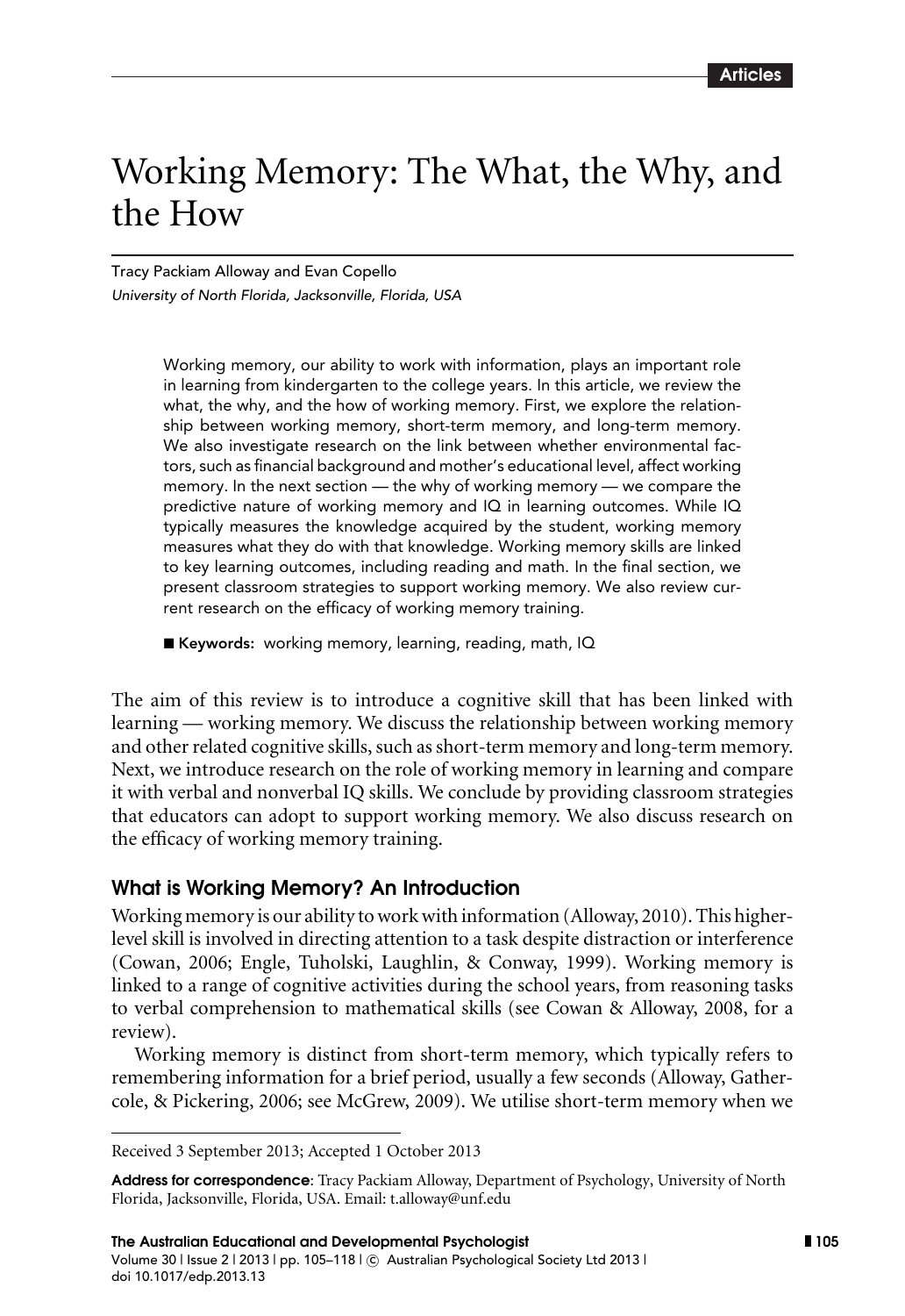remember someone's name, or a phone number, or a title of a book. Typically, this information will be forgotten if it is not rehearsed. Imagine that you are driving to a new school for a meeting. You lose your way and stop at a store to ask for directions. You may repeat the information to yourself over and over again as you walk back to your car so you do not forget. At this point, you are using your *short-term memory* to remember the directions. Now you get back inside your car and start driving. As you recite the directions to yourself, you look around and match them to the road names. Is this where you make that right turn? Where do you make that second left? Now you are using your *working memory* as you are applying or using the information that you were given. It is much the same in the classroom. When you give a student a set of instructions, they use their short-term memory to repeat it to themselves. However, by the time they get back to their desk and have to carry out the first task in the set of instructions, chances are if they have poor working memory, they will have forgotten what to do. The process of repeating the information and then carrying out the individual steps relies on working memory.

Working memory is also distinct from long-term memory, though there is close relationship between them, much like a two-way street. Long-term memory refers to memories from our childhood, but it also refers to the knowledge that we have accumulated over the years, such as facts about a country, mathematical knowledge, and grammar rules. One goal of working memory is to transfer new information to our long-term memory. For example, if we are planning a trip to a country that we have not visited before, we use our working memory to retain and transfer the knowledge we learn about that country to our long-term memory. In turn, we can draw on long-term memory to form associations between a familiar place and the new country we are about to visit.

#### Working Memory and the Environment

Given that working memory is linked to long-term knowledge stores, one issue is the extent to which working memory is influenced by environmental factors that contribute to knowledge acquisition. Of particular interest is the impact of socioeconomic status (SES) as this has long been linked with school success, and the income-achievement gap is evident in kindergarten and accelerates over time (Kaplan et al., 2001). However, with respect to working memory, SES does not appear to have a significant impact on performance. For example, children from low-SES areas in South America did not differ significantly from their middle-SES peers in some working memory tests, although their vocabulary scores, reflecting knowledge-based skills, were considerably worse (Engel, Heloisa Dos Santos, & Gathercole, 2008). Dutch studies investigating differences between immigrant children that typically reside in low-income areas (indexed by parental educational), and comparatively wealthier native language speakers found that the former group performed at the same level as their native language peers in working memory tests when tested in their own language (Messer, Leseman, Mayo, & Boom, 2010; also Leseman, Scheele, Mayo, & Messer, 2007). Typically, there are multiple indices of SES, such as family income and parental education, though studies of only parental education have reported that SES is not linked to working memory performance (Alloway, Gathercole, Willis, & Adams, 2004; Messer et al., 2010).

However, some researchers have reported a differentiation of working memory performance as a function of SES levels (Noble, McCandliss, & Farah, 2007; Noble,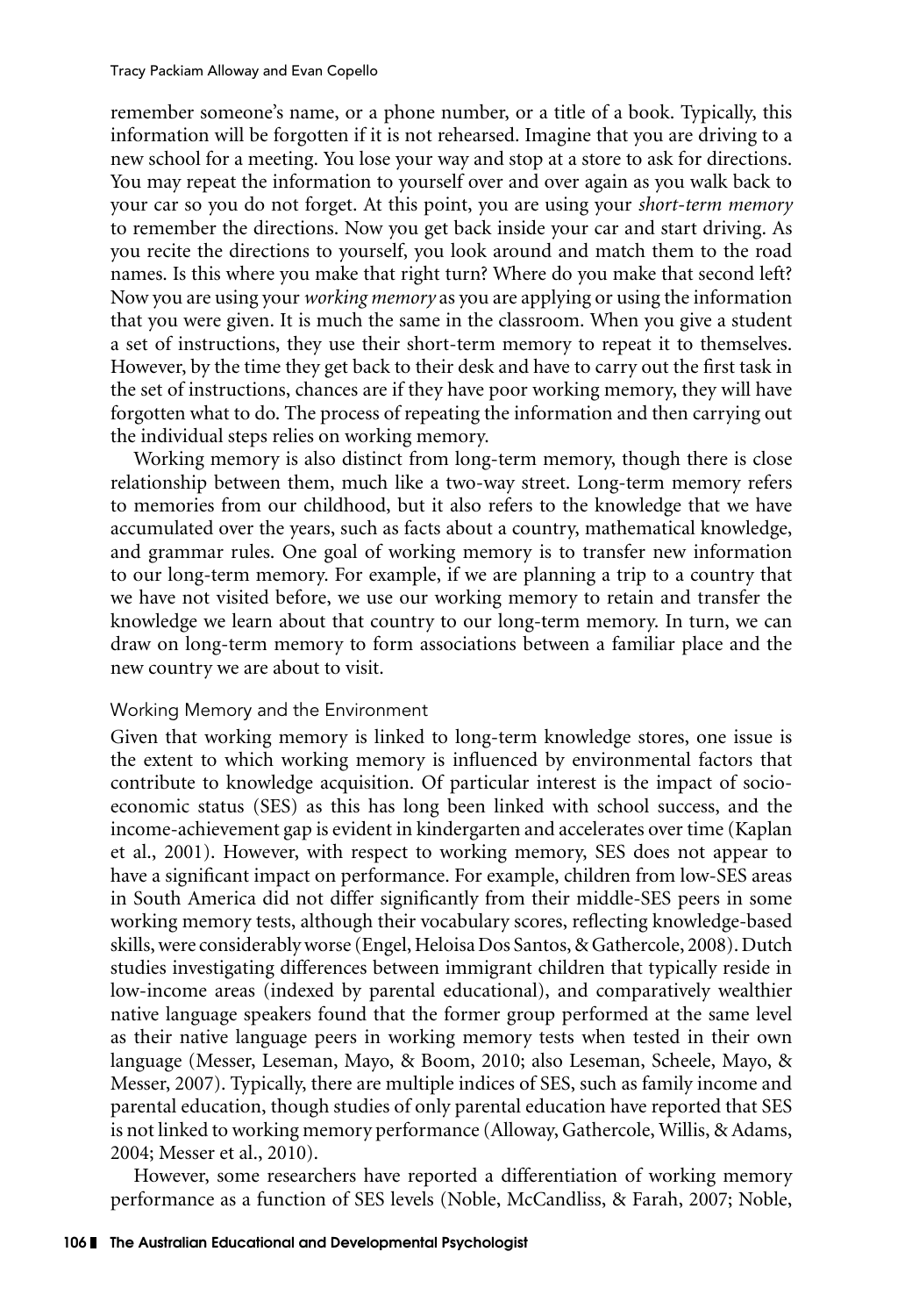Norman, & Farah, 2005). There are two explanations for this disparity in the impact of SES on working memory. The first explanation is sample age, as the chronic stress hypothesis suggests that the prolonged exposure to poverty can result in chronic stress, which in turn leads to reductions in working memory performance (Evans & Schamberg, 2009). According to this hypothesis, SES would have a greater impact on older children compared to younger ones. This pattern appears to hold true as studies with older samples (10–13 years) found differences in spatial memory (keeping a location in mind) and the *n*-back task (Farah et al., 2006). Evans and Schamberg (2009) also reported working memory deficits in their 17-year-olds, as a function of SES. In contrast, studies with young populations reported that working memory was relatively unaffected by SES levels (e.g., Alloway et al., 2004, with British 4- to 5-year-olds; Engel et al., 2008, with Brazilian 6- to 7-year-olds; Messer et al., 2010, with Dutch 4-year-olds). One exception is a study with first-graders in New York City (Noble et al., 2007; Noble et al., 2005), which will be discussed further in the following paragraph.

The tasks used to measure working memory can also affect findings as some studies use tasks that are similar to short-term memory ones (e.g., Noble et al., 2007). Such tasks do not involve any processing of information, which is reflective of working memory, and may rely more on knowledge structures (Alloway et al., 2006). As a result, performance may be more sensitive to SES variations, which may account for Noble et al.'s findings. Indeed, Farah et al. (2006) argued that SES has differential effects on tasks associated with different neurocognitive systems. They reported the greatest effects in the left perisylvian/language system (measured by tests of receptive vocabulary and grammar), but no effect on the parietal lobe/spatial cognition (measured by mental rotation tasks).

#### **Why is Working Memory Important?**

Working memory is critical for a variety of activities at school, from complex subjects such as reading comprehension, mental arithmetic, and word problems to simple tasks like copying from the board and navigating around school. It is also important from kindergarten (Alloway et al., 2005) to the tertiary level (Alloway & Gregory, 2012).

#### Working Memory and Reading

A key foundational skill in reading success is known as *phonological awareness*, where the child must dissect a word into its parts, such as rhyming words or words with the same initial sounds, and the ability to name pictures rapidly. A 5-year longitudinal study of several hundred children who were tracked from kindergarten through fourth grade confirmed that phonological awareness skills predicted reading proficiency (Wagner et al., 1997).

Working memory is also highly predictive of reading success. In typically developing children, scores on working memory tasks predict reading achievement independently of measures of phonological awareness (Swanson & Beebe-Frankenberger, 2004). One explanation for why working memory is so critical for reading is that we use our 'Postit Note' (or working memory capacity) to keep all the relevant speech sounds in mind, match them up with the corresponding letters, and the combine them to read the words. Indeed, children with reading difficulties have been found to have a limited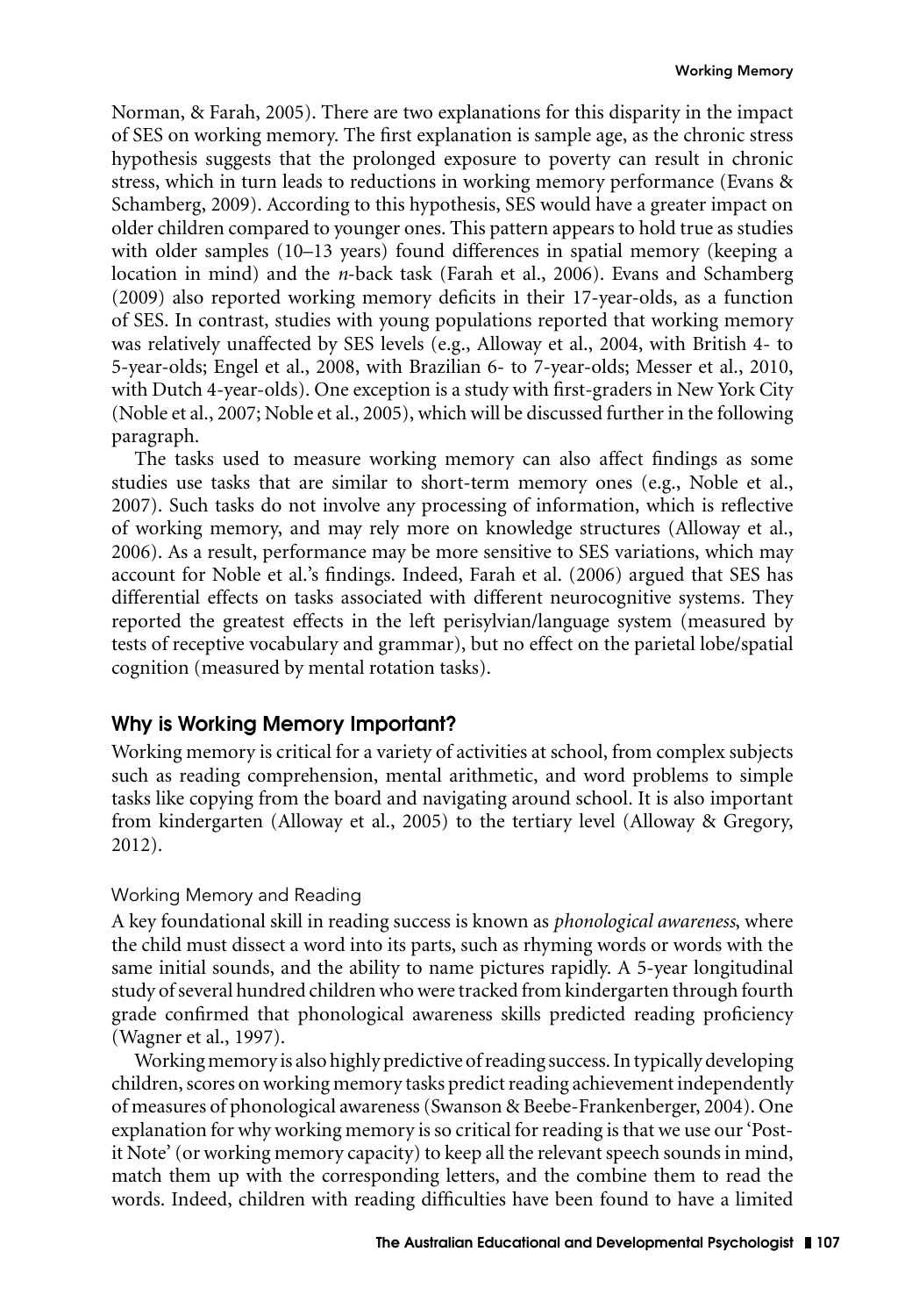capacity for processing and storing information (De Jong, 1998), and often show significant and marked decrements on working memory tasks (Siegel & Ryan, 1989).

## Working Memory and Mathematics

Working memory is also linked to math outcomes: low working memory scores are closely related to poor performance on arithmetic word problems (Swanson & Sachse-Lee, 2001; also Alloway & Passolunghi, 2011) and poor computational skills (Bull & Scerif, 2000; Geary, Hoard, & Hamson, 1999).

Although there is also a close relationship between mathematical skills and working memory, this is mediated by the age of the child, as well as the task. Verbal working memory plays a strong role in math skills in 7-year-olds (Bull & Scerif, 2001) and is also a reliable indicator of mathematical difficulties in the first year of formal schooling (Gersten, Jordan, & Flojo, 2005). However, once children reach adolescence, working memory is no longer significantly linked to mathematical skills (Reuhkala, 2001). One explanation for this change is that verbal working memory plays a crucial role for basic arithmetic (both to learn arithmetic facts and to retain relevant data such as carried digits) but that as children get older other factors, such as number knowledge and strategies, play a greater role (Thevenot & Oakhill, 2005). Low working memory scores are related to poor computational skills (Bull & Scerif, 2001; Geary, Hoard, & Hamson, 1999) and poor performance on arithmetic word problems (Swanson & Sachse-Lee, 2001).

Visuo-spatial memory is also closely linked with mathematical skills. It has been suggested that visuo-spatial memory functions as a mental blackboard, supporting number representation, such as place value and alignment in columns, in counting and arithmetic (D'Amico & Guarnera, 2005; Geary, 1990; McLean & Hitch, 1999). Specific associations have been found between visuo-spatial memory and encoding in problems presented visually (Logie et al., 1994), and in multi-digit operations (Heathcote, 1994). Visuo-spatial memory skills also uniquely predict performance in nonverbal problems, such as sums presented with blocks, in pre-school children (Rasmussen & Bisanz, 2005).

## Working Memory Versus IQ<sup>1</sup>

Many studies have demonstrated that both IQ and working memory are related to learning. In the research lab, we investigated which is more important. This issue is important so that educators can target and support the cognitive skills that underpin success in learning. In order to investigate how well IQ and working memory would predict reading, writing, and math skills, a group of 5-year-olds (*n* = 194) was tested as they started kindergarten and tracked over a 6-year period. The findings at the first time point (age 5) indicated that working memory was a significant predictor of reading, writing and math. Children with high working memory did well in reading, writing, and math; while those with low working memory struggled in these tasks (Alloway et al., 2005).

The children were tested again when they were 11 years old in order to explore the best predictors of learning outcomes over time — working memory or Verbal IQ/Performance IQ (VIQ/PIQ). They were also tested on standardised tests of language and math. The results indicated that a student's working memory ability at 5 years of age was a significant predictor of language and math scores 6 years later (Alloway & Alloway, 2010). This finding is important as it indicates that while IQ is still viewed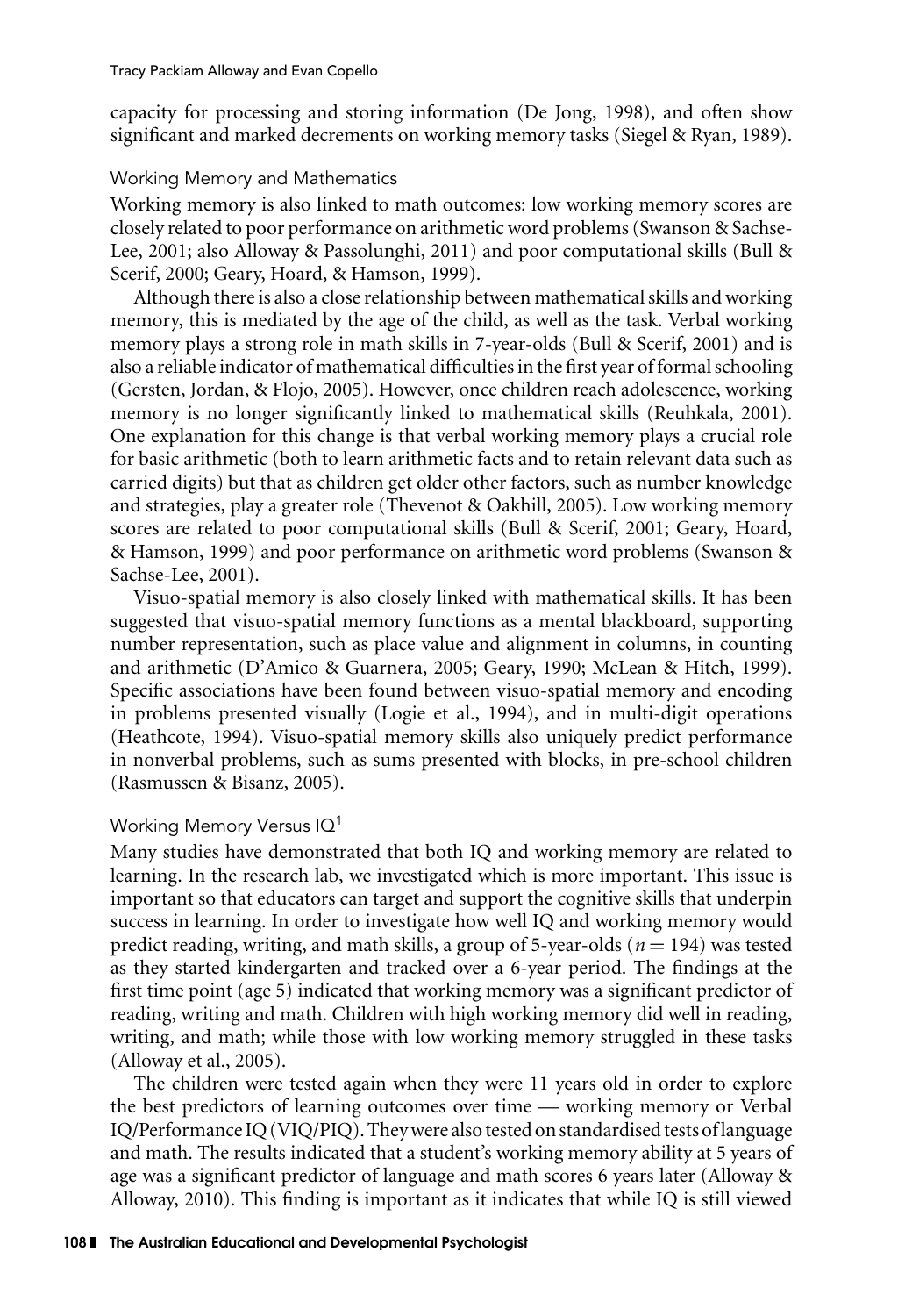as a benchmark of success, other skills, such as working memory, may provide more useful information on a student's potential to learn.

Numerous studies have demonstrated that working memory is a distinct skill from IQ (Cain, Oakhill, & Bryant, 2004; Siegel, 1988), and uniquely predicts learning outcomes. For example, working memory skills predict a child's performance in language and math, even after a child's IQ scores have been statistically accounted (Gathercole, Alloway, Willis & Adams, 2006; Nation, Adams, Bowyer-Crane, & Snowling, 1999; Stothard & Hulme, 1992; for a review see Swanson & Saez, 2003). The importance of working memory in learning is not just limited to children. This same pattern is evidenced at the university level as well: working memory is a better predictor of grades than entrance exams like SAT scores (Engle et al., 1999).

Why is working memory a better predictor of learning than IQ? Working memory tests measure something different from IQ tests: *working memory is an indicator of our potential to learn.* A common working memory test is to remember a sequence of numbers in the reverse order that it was presented to you. If students struggle in this test, it is not because they do not know how to count, or understand number magnitude. It doesn't even matter whether they can recognise the numbers. If they struggle in this working memory test, it is often because their 'Post-it Note' (or working memory capacity) isn't big enough to remember three or four numbers. Working memory is an accurate predictor of learning from kindergarten to college because it measures students' ability to learn, rather than what they have learned.

In contrast, other measurements like school tests and IQ tests measure knowledge that they have already learned. If students do well on one of these tests, it is because they know the information they are tested on. Likewise, many aspects of IQ tests also measure the knowledge that we have built up. A commonly used measure of IQ is a vocabulary test. If students know the definition of a word like 'bicycle' or 'police', then they will likely get a high IQ score. However, if they do not know the definitions of these words or perhaps do not articulate them well, this will be reflected in a low IQ score. In this way, IQ tests are very different from working memory tests because they measure how much students know and well they can articulate this knowledge.

One research project involved two different schools: one was in an urban, developed area, while the other was in an underprivileged neighborhood (Alloway, Alloway, & Wootan, 2013). As part of the project, students' IQ was tested using a vocabulary test. One of the vocabulary words — *police* — drew very different responses. Students from the urban school provided definitions relating to safety or uniforms, which corresponded to the examples in the manual. However, those from the underprivileged neighborhood responded with statements such as 'I don't like police' or 'They are bad because they took my dad away'. Although both responses were drawn directly from the children's experiences, only one type of answer matched the IQ manual's definitions. This example illustrates how performance on IQ tests is strongly driven by a child's background and experiences.

#### **HOW Can We Diagnose and Support Working Memory?**

#### Testing Working Memory

How can you detect working memory problems in a student? If we fall and break a leg, a cast is clearly visible. Yet working memory problems are often hidden from family, friends, and even teachers. In interviews with classroom teachers, we found that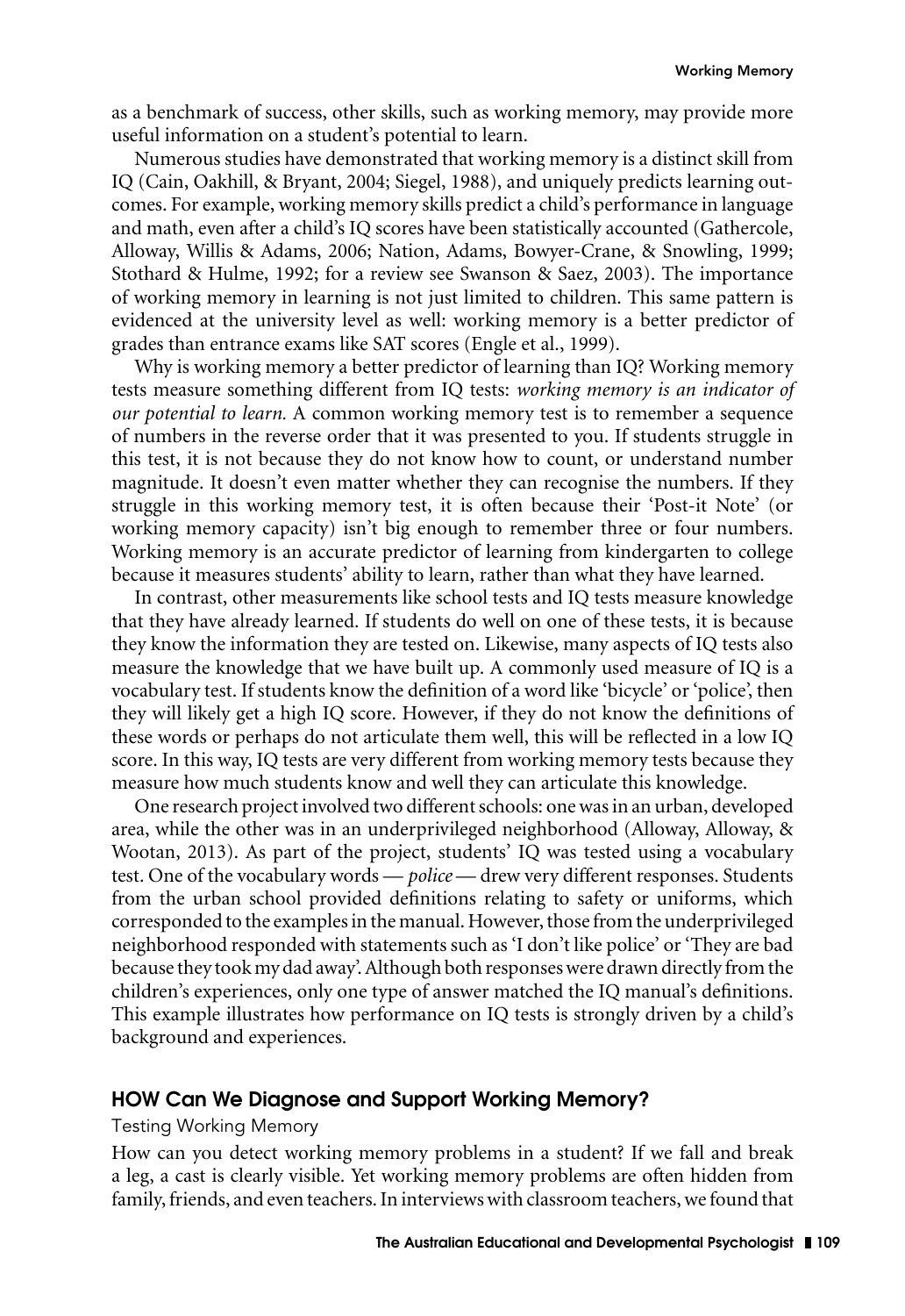working memory failure in a student is often overlooked (Alloway, Doherty-Sneddon, & Forbes, 2012). Instead, the student is often thought of as lazy or unmotivated. Comments such as 'You are not trying hard enough' or 'Stop playing around and just focus' are often directed towards the student with working memory problems.

Case Study

*Jenny, 14 years, had difficulty staying on task and always seemed to be two steps behind in her class assignments. In Science class, she had to label and remember the planets in the solar system. The next step was to apply this information to an in-class project. However, when the researcher (EC) walked over to her desk, he noticed that she was still working on the labels — an activity that should have been completed the previous day.*

*She displayed similar behaviour in her English class. When her teacher asked her to express her thoughts on an essay that was just read to the class, she answered with remarks pertaining to the essay read the day before. When the teacher reprimanded her for not paying attention, she seemed confused and did not understand what she had done. Her mind always seemed to be on the previous day's work, and her performance in classes suffered as a result. She was in a vicious cycle of being a day behind because she could not maintain focus long enough to complete any assignments. Not only were her grades suffering, but also she was frequently frustrated due to the constant reprimands and poor performance she dealt with on a regular basis.*

Jenny is an example of classroom behaviour that is characteristic of a student with working memory difficulties. It is not uncommon for working memory difficulties to be regarded as attention problems. Students can lack direction, appear unmotivated, or simply disinterested in the activity. The Working Memory Rating Scale (WMRS) is a behavioural rating scale developed for educators to help them easily identify students with working memory deficits. It consists of 20 descriptions of behaviours characteristic of children with working memory deficits. Teachers rate how typical each behavior was of a particular child, using a 4-point scale ranging from (0) *not typical at all* to (1) *occasionally* to (2) *fairly typical* to (3) *very typical*.

A starting point in developing the items in the WMRS was an observational study of students with low working memory but typical scores in IQ tests. Compared with classmates with average working memory, the low memory students frequently forgot instructions, struggled to cope with tasks involving simultaneous processing and storage, and lost track of their place in complex tasks. The most common consequence of these failures was that the students abandoned the activity without completing it.

As the WMRS focuses solely on working memory–related problems in a single scale, it does not require any training in psychometric assessment prior to use. It is valuable not only as a diagnostic screening tool for identifying children at risk of poor working memory, but also in illustrating both the classroom situations in which working memory failures frequently arise, and the profile of difficulties typically faced by students with working memory difficulties. The scores are normed for each age group, which means that they are representative of typical classroom behavior for each age group. One item in the WMRS is 'needs regular reminders of each step in the written task'. The classroom teacher has to rate how typical this behaviour is of the student and compare their score to the manual. A 5-year-old would need more reminders than a 10-year-old, which is reflected in the scoring of the WMRS. The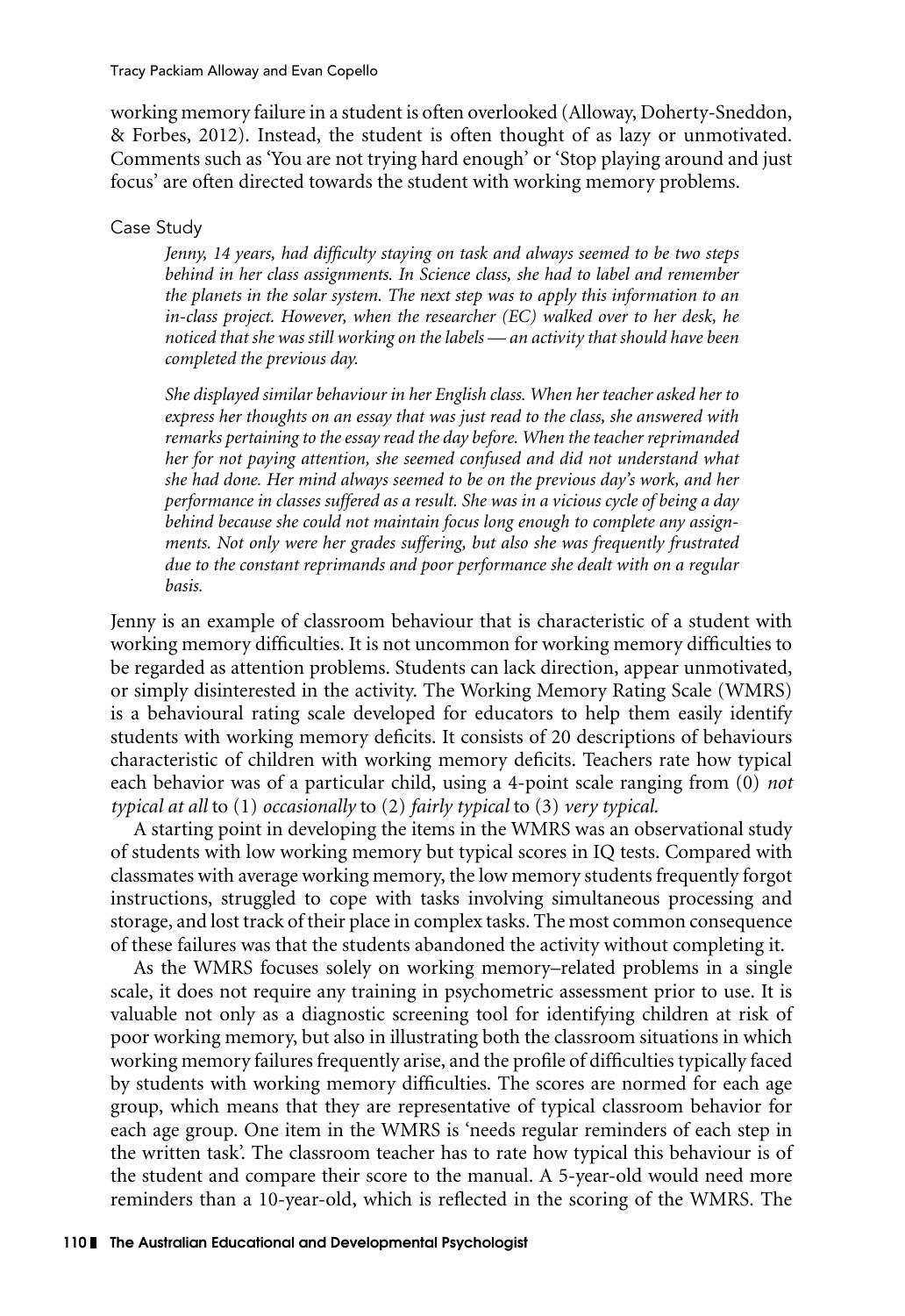scoring is color-coded to make it easy to interpret. For example, a score in the Green range indicates that it is unlikely that the student has a working memory impairment. If a student's score falls in the Yellow range, it is possible that they have a working memory impairment and further assessment is recommended. Scores in the red range indicate the presence of a working memory and targeted support is recommended.

The WMRS has been validated against other behaviour rating scales, such as the Conners Teacher Rating Scale and the BRIEF (Alloway, Elliott, & Place, 2010). The WMRS measures behaviour that is different from that represented in these other rating scales, and thus reliably identifies students with poor working memory. The WMRS has also been compared to cognitive tests of working memory, IQ, and academic attainment. The majority of students considered by their teachers to have problematic behaviours (i.e., typical of poor working memory) are more likely to have low working memory scores and achieve low grades (Alloway, Gathercole, & Elliott, 2010).

It is important to know that students who display poor working memory behavior will not necessarily have low IQ scores. Many of them can have average IQ scores. Yet, it is working memory overload that leads to all the behaviours we have discussed and their loss of focus in the task can appear to be inattentive and distracted to others. The WMRS enables teachers to use their knowledge of the student to produce an indicator of how likely it is that the child has a working memory problem. Thus, it provides a valuable first step in detecting possible working memory failures.

## **Cognitive Tests of Working Memory**

Case Study

*Mary, 14 years, struggled in writing assignments. If a writing assignment extended over several days, she had a difficult time remembering her train of thought from her previous writing session. She needed hands-on support from her teacher and asked questions frequently to guide her activities. When she was asked to read her writing out aloud, her reading was uncertain and sounded similar to reading an unfamiliar text. She would skip lines and mingle sentences together from different parts of the paper. She required extra attention and guidance in order to complete her assignments.*

Educators are growing increasingly aware that students like Mary have working memory difficulties that can impact their learning. Test publishers are also recognising the importance of working memory in education. Many standardised IQ test batteries, such as the Wechsler's Intelligence Scale, Stanford-Binet, and Woodcock Johnson, all include working memory tests as part of their assessment. However, these batteries are limited as they do not include visuo-spatial working memory tests and so do not provide a working memory profile of strengths and difficulties that can inform individualised education plans.

In order to address this need, the Alloway Working Memory Assessment (AWMA; Alloway, 2007) Alloway Working Memory Assessment — 2 (Alloway, 2012B) were developed. This standardised battery is fully automated and provides assessments of verbal and visuo-spatial working memory, making it convenient for teachers and educational professionals alike, to screen individuals for significant working memory problems. Working memory tasks involve *both* remembering and processing information, while short-term memory is assessed using tasks that involve only remembering information. The AWMA uses a variety of stimuli. For example, tests of verbal working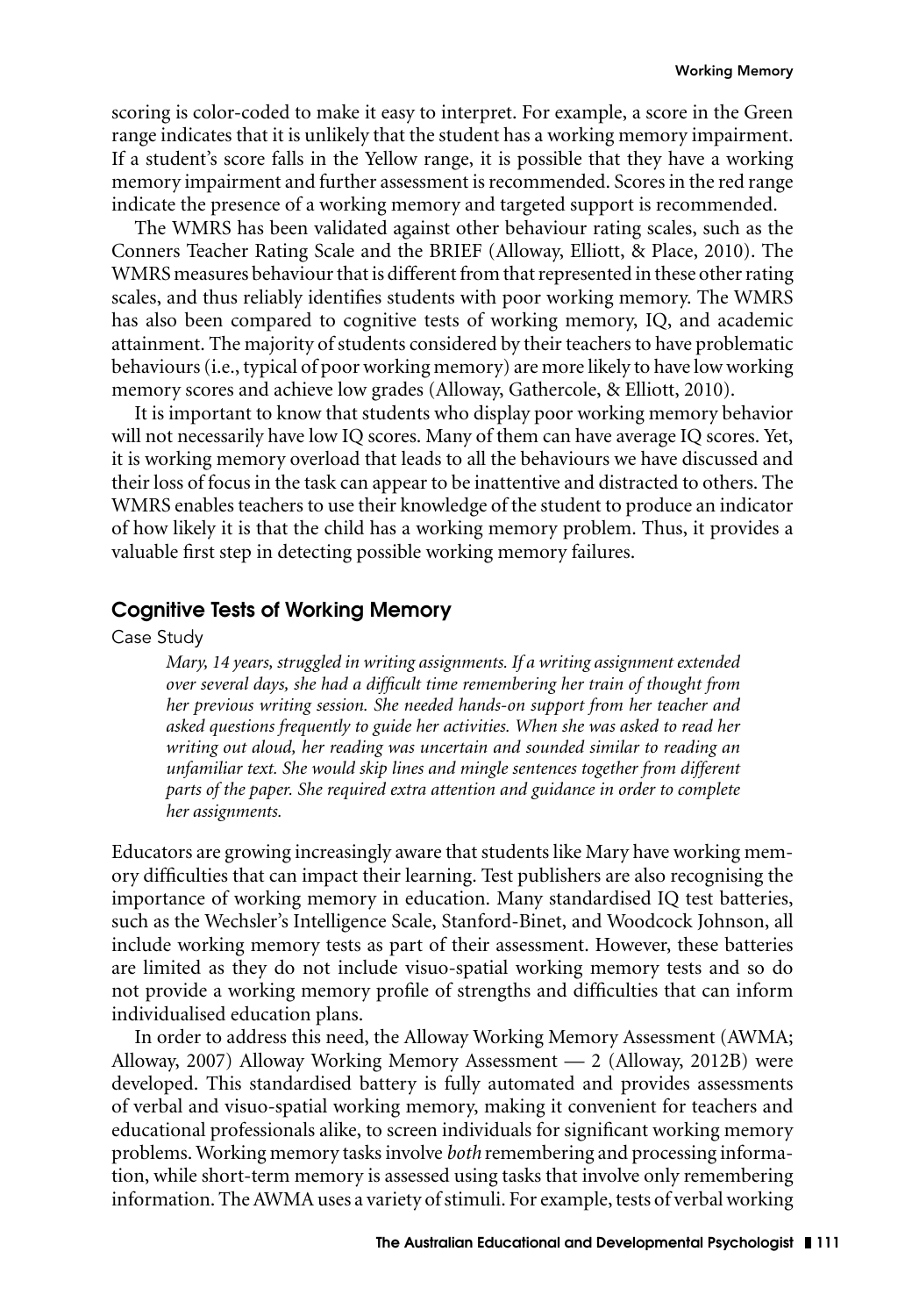memory consist of letters and numbers, and the visual-spatial working memory tests include dot locations and three-dimensional arrays of blocks. Multiple methods of assessing the same underlying aspect of working memory allow the test administrator to distinguish whether a student has a working memory deficit or as difficulty in processing a particular type of stimulus.

The AWMA uses a span procedure, which makes it particularly suitable when testing both children and adults. The number of items to be remembered is increased over successive trials until the individual begins to struggle. Memory span (capacity) is the maximum amount of information that an individual can remember accurately. For example, in the backward digit recall test (verbal working memory), an individual remembers numbers in backwards order. If they are unable to remember five numbers, then the task ends and the individual's memory capacity is four items.

## **Benefits**

**1. The AWMA is quick: It takes 10 minutes.** The Screener version of the AWMA can be used to screen students with suspected working memory difficulties. It consists of the following two tests: Processing Letter Recall and Mr X. For a more detailed memory profile of the student, the AWMA also includes a Short Form, which includes tests of verbal short-term memory and visual-spatial short-term memory in addition to the working memory ones in the Screener. The administration time is approximately 20 minutes for all individuals. A Long Form with multiple assessments of each memory component is also included in the AWMA. It takes approximately 30 minutes to administer. One reason that the AWMA is easy for teachers to use is that the program automatically generates a report with standard scores and percentiles that is easy to interpret once the test is completed.

**2. The AWMA has good reliability.** Test reliability refers to the consistency with which a test can accurately measure what it aims to do. If an individual's performance remains consistent over repeated trials, it is considered to be reliable. Thousands of students have been tested and then re-tested on the AWMA 6 weeks and 1 year apart. The test–retest scores for the AWMA are high, indicating that the AWMA captures the stability of working memory over time (Alloway, Gathercole, Kirkwood, & Elliott, 2008).

**3. The AWMA has good validity.** Test validity refers to whether a test accurately measures the skills it is designed to measure. In order to establish test validity, I took a group of students with poor working memory as identified by the AWMA and compared their scores in the Wechsler Working Memory Index (WMI; Alloway, Gathercole, Kirkwood, & Elliott, 2009). The majority of students who achieved low scores on the AWMA also scored poorly on the Wechsler WMI. This pattern establishes that AWMA provides a valid measure of working memory.

The AWMA is effective in identifying students at risk. In a study of 3,000 students, the majority of students with poor working memory also scored poorly on a standardised attainment test and vocabulary (Alloway et al., 2009). Scores on the AWMA can also identify those who need extra support in the classroom, as well as those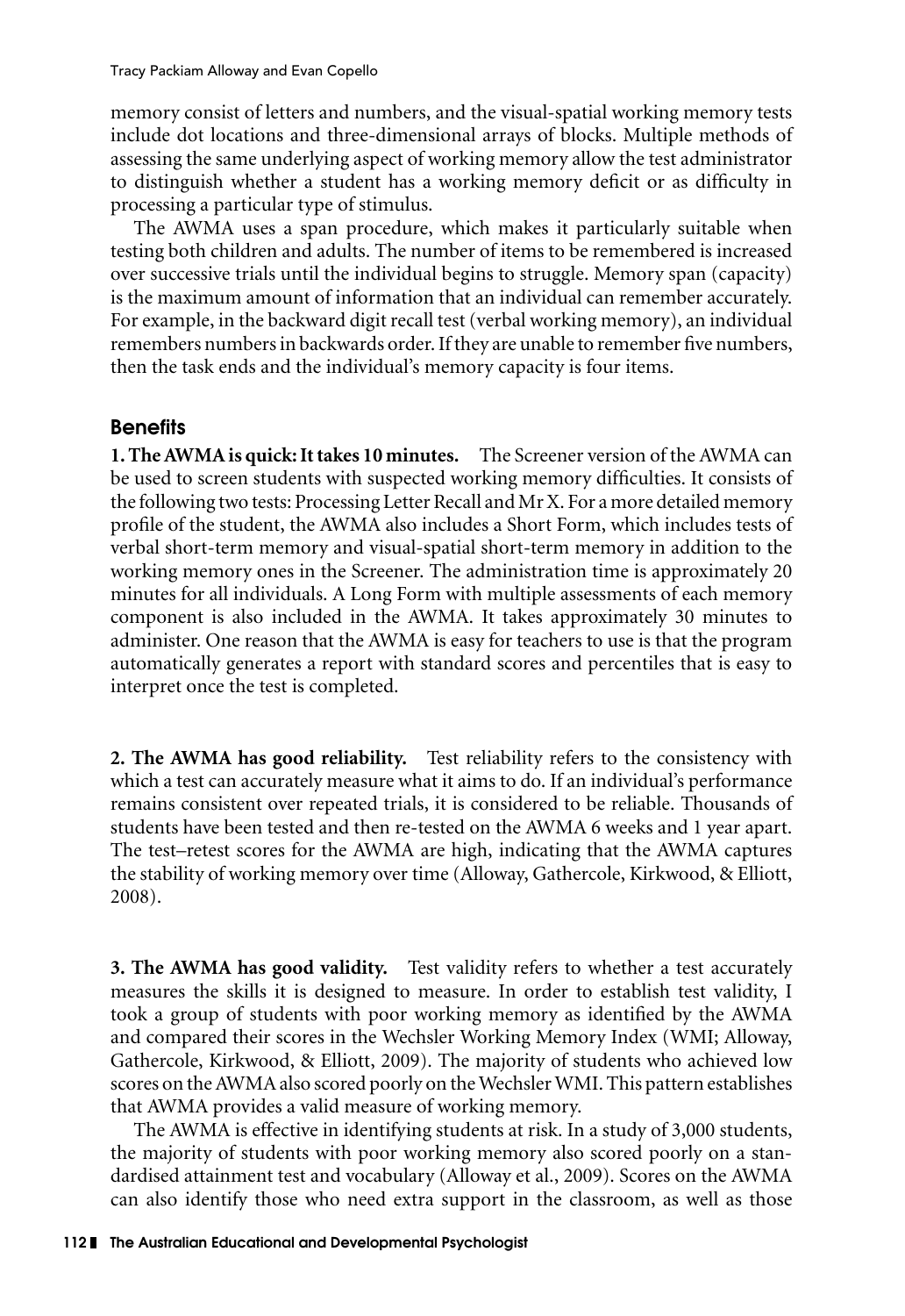who take longer to process information and so would benefit from extra time during assessments.

Supporting Working Memory Through Strategies

Classroom teachers can make small tweaks in the daily routine of the student to support their learning.

**1. Detect working memory failures.** Is the student struggling to keep up with their peers? Are they beginning to disengage from the activity? Are they acting out in frustration? Once you have identified these signs in a student, you can follow the next two recommendations.

**2. Break down information.** If an activity exceeds the working memory capacity of a student, they will be unable to complete the task.

**3. Build long-term knowledge.** This process can foster automaticity of knowledge in the student, which can ease the likelihood of working memory overload.

The following case studies illustrate how these steps can be implemented in a classroom setting.

#### Case Study

*Jimmy, 10 years, had difficulty issues recalling information, as well as completing simple tasks. His writing skills were poor and his reading comprehension was also much lower than the rest of his classmates.*

*1. Detecting working memory failures. When the researcher (EC) reviewed his lesson plans, he realised that the time that the class worked on certain assignments changed every day. Jimmy found it difficult to work within this varying schedule and was frequently frustrated. In order to support his learning and keep him apace with his classmates, the researcher started by developing a structured schedule for him. For example, every day at the same time he would complete writing activities, regardless of what the rest of the class was doing. Now that his day was structured, he knew exactly what to anticipate and was mentally ready to tackle his next assignment. His behaviour improved as a result.*

*2. Break down information. During writing assignments, the researcher would break down complex sentences and have Jimmy write one sentence at a time. After each paragraph, the researcher would read it aloud to Jimmy and then ask him to read it. Eventually he was able to write multiple sentences at a time without prompting, and read the paragraph aloud to the researcher before it was read to him.*

*3. Build long-term knowledge. Each day, the researcher would review the multisyllable words with Jimmy and reinforce meaning. The next day the researcher would ask him what the word meant. The word 'because' perplexed him at first. One day, they used it in a sentence and read it together, and the researcher explained the meaning of the word, as well as the proper usage. The next day during Jimmy's writing assignment, he had to use the word in one of his sentences. He was able to use the word effectively and continued to better its usage throughout the week.*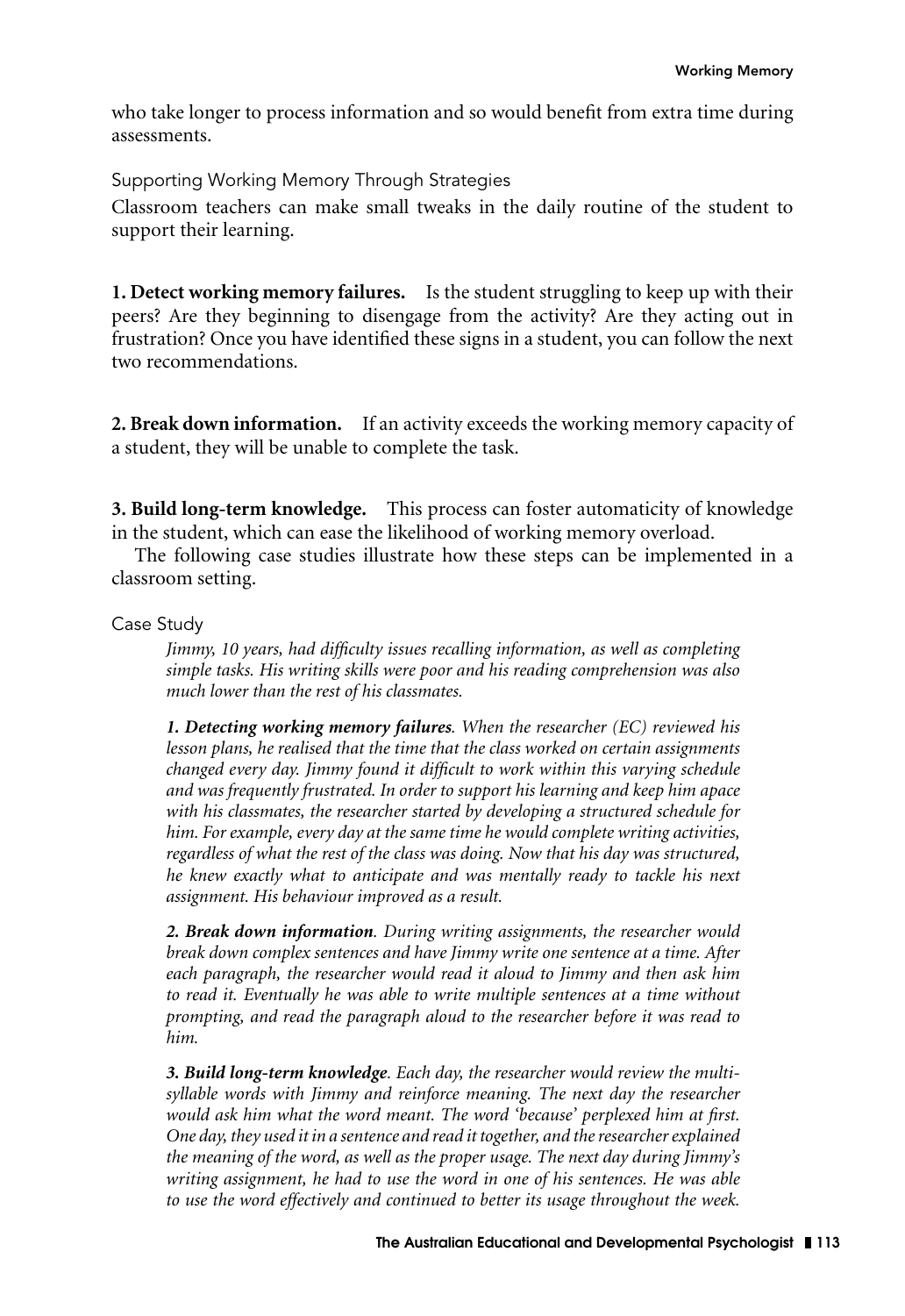*Developing a schedule, breaking down the writing assignments, and explaining the meaning of words allowed him to catch up with his classmates in writing and reading assignments.*

#### Case Study

*Janine, 11 years, was having difficulty with manipulating three and four digit numbers.*

*1. Detecting working memory failures. When the researcher (EC) first assessed her ability, he realised she was proficient with two-digit multiplication, but the borrowing system with three digits confused her. The same issue was evident with her long division.*

*2. Break down information. The researcher began with asking her to add multidigit numbers together (e.g., 345* + *678). After successfully completing this task, he asked her to multiply the same numbers together, guiding her through each step along the way and talking about each step. They spent a week doing this together. Her homework assignments had to be completed in a quiet room away from televisions and radios. If she had any difficulties with the math problems, she was instructed to make a note next to the problem and move onto the next one (to avoid her adopting incorrect techniques). The following day they would review her notes and the next homework assignment contained problems that mimicked the ones she had difficulties with. Eventually she was able to confidently perform complex multiplication with ease.*

*The next challenge was long division. The multiplication sessions began by going over simple division (e.g., 16/4) and going through them step by step. Janine began by only dividing numbers that were even, and eventually integrated simple numbers with decimals. After integrating decimals, she was moved on to even-number long division (e.g., 100/5). The researcher went through these step by step with her until she could do them with ease. She began to remember the steps in the process, as well as the rules of long division. Once she demonstrated signs of proficiency in these problems, she moved onto three- and four-digit long division. After she showed progress with those, she was given integrated decimal division. Her homework assignments mirrored what she learned in class, as well as added a few complex problems.*

*3. Build long-term knowledge. After a month of learning complex multiplication and division, Janine was given an assessment. The assessment required her to write down each step of the process for the multiplication and division problems. She was then given math problems that steadily progressed in difficulty. She improved greatly from the start of our sessions. By starting at the basic level of each process she was able to build the necessary rules to do more complex problems later on. She eventually was teaching herself with ease. By building proper study habits and learning habits she was able to learn and recall information that used to difficult for her.*

## **Training**

Recently, there have been several reviews on the efficacy of working memory training (Buschkuehl, Jaeggi, & Jonides, 2012; Jaeggi, Buschkuehl, Jonides, & Shah, 2011; Morrison & Chein, 2011, for reviews). While there are both positive findings, as well as null results, the key is the working memory program — we cannot apply a blanket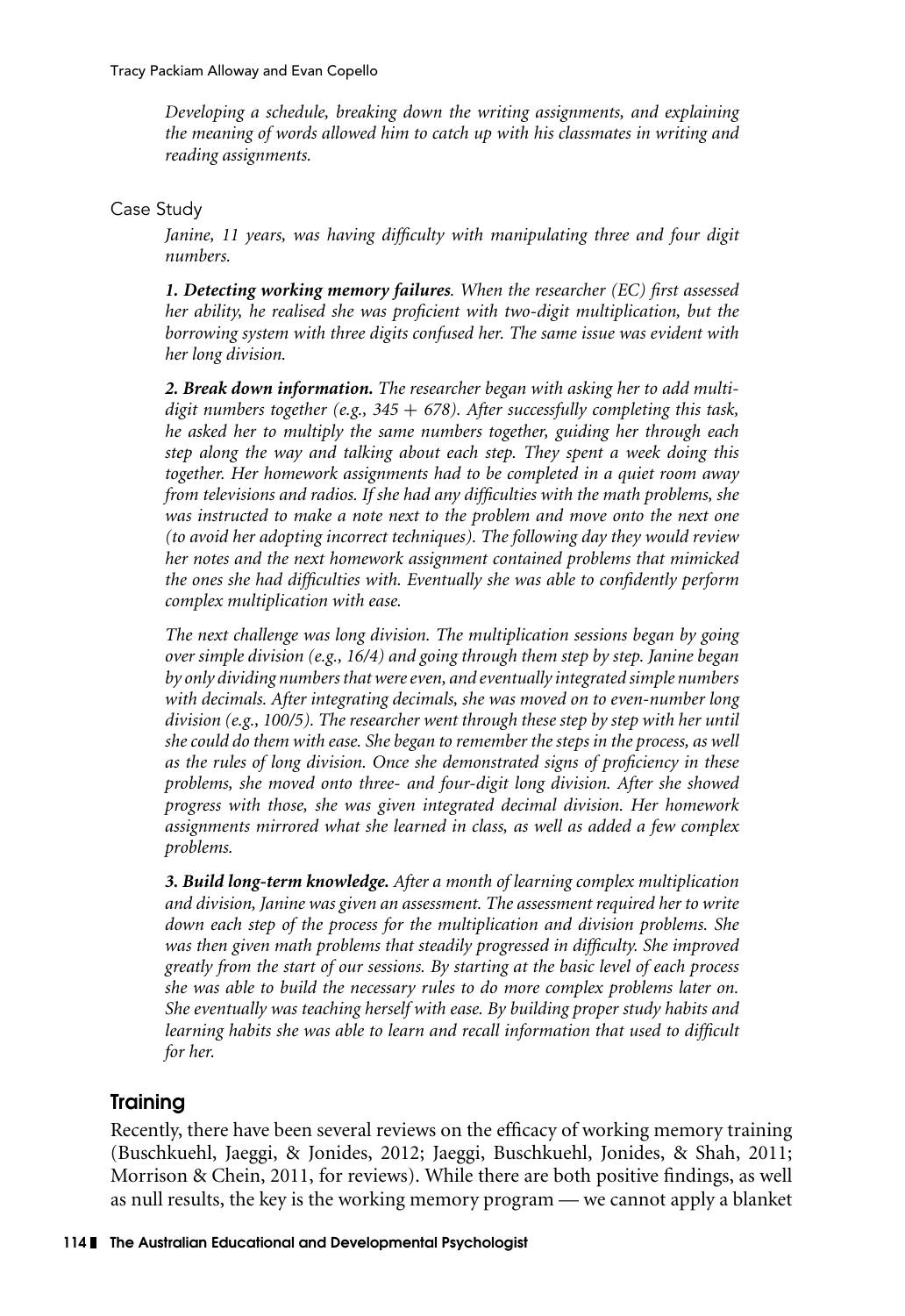statement that *all* training works (or does not work). Based on research, here are three key things to look for when evaluating the research findings:

**1.Control group.** A control group offers a comparison to make sure that the training program is not just working because the child is doing something different. Some studies just use a control group who do not do anything. While this is a good start, an ideal control group is a group of people who are doing something different from the training program (such as reading or playing a different computer game). We recently published findings on a working memory training program, Jungle Memory, that included a control group that received additional educational support (Alloway, 2012a). The findings indicated that the training group performed significantly better than the control group in standardised tests of IQ and working memory after an 8-week period. Jaeggi et al. (2011) also reported improvements in a non-verbal IQ after a working memory training task (*n*-back task) in young adults.

**2.Transfer effects.** This refers to whether the program improves anything other than getting better at the game itself. Practising one thing will naturally make you better at it. This is known as a practice effect. But can the benefits of a brain training program transfer to real world activities? In other words, can you get better at something other than the training game? In clinical trials, Jungle Memory showed transfer effects the students showed improvements not just in working memory, but in IQ, and more importantly, in grades as well (Alloway, 2012a).

**3.Maintenance.** How long do the results last? It is important to consider whether the training benefits will last beyond the training period. In a study of almost 100 students, we found that the benefits of Jungle Memory training persisted when students were tested 8 months later (Alloway, Bibile, & Lau, 2013).

In summary, working memory is a foundational skill for learning. It measures our ability to work with information and is linked to learning from kindergarten to the college years. Standardized tests provide accurate and quick ways to assess a student's working memory performance in order to best support their learning. A combination of strategies and training can improve the working memory capacity in our students, thus providing them with an opportunity to reach their potential.

## **Endnote**

1 Throughout the article the reference to IQ scores is restricted to the Verbal or Performance subscales, rather than the Full Scale IQ score, which does include working memory tests in many of the standardised test batteries (e.g., Wechsler, Woodcock-Johnson, Stanford-Binet).

## **References**

Alloway, T.P. (2007). *Automated Working Memory Assessment*. London: Pearson Assessment.

Alloway, T.P. (2010). *Improving working memory: Supporting students' learning*. London: Sage.

Alloway, T.P. (2012a). Can interactive working memory training improving learning? *Journal of Interactive Learning Research*, *23*, 1–11.

Alloway, T.P. (2012b). *Automated Working Memory Assessment-2*. London: Pearson Assessment.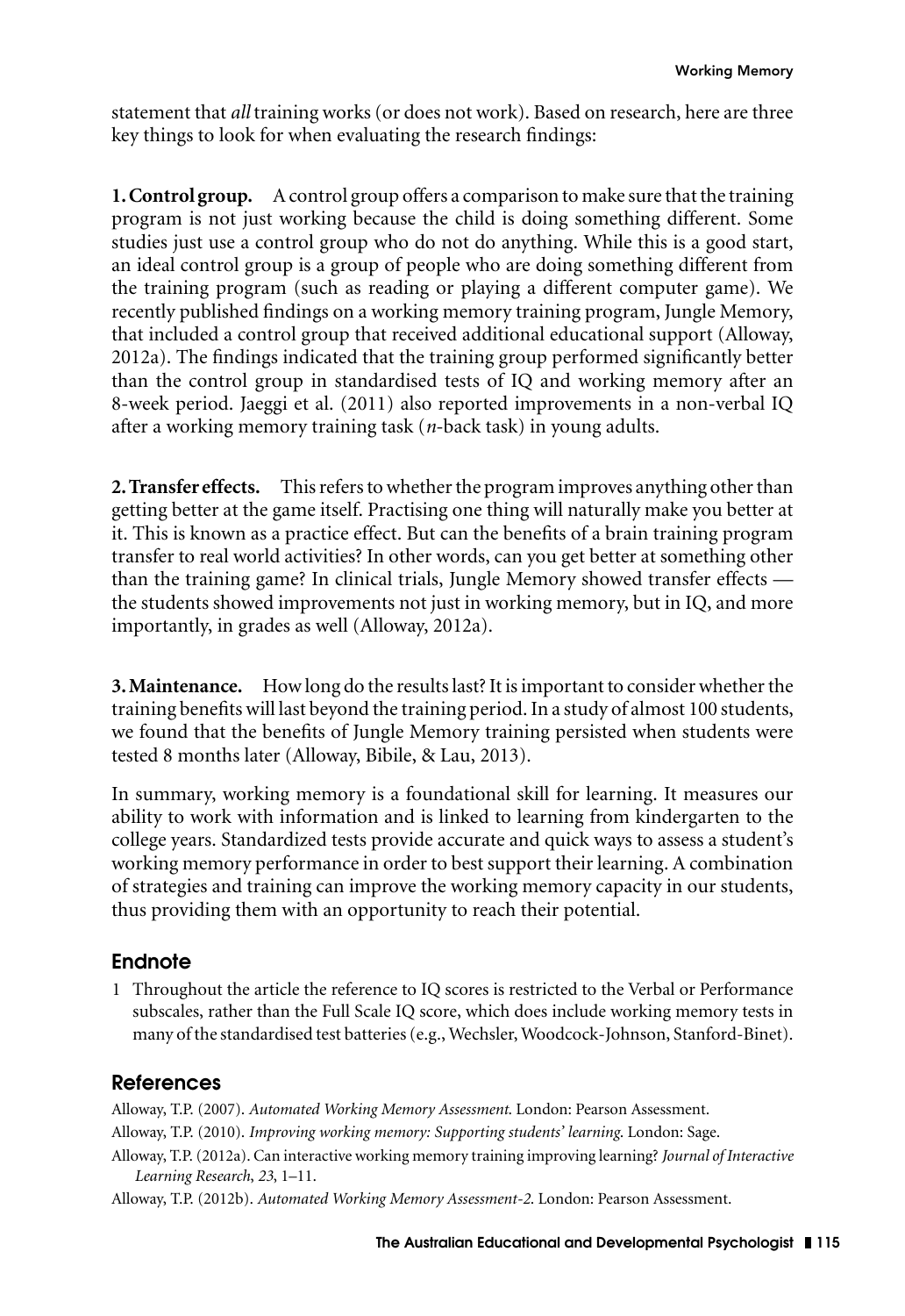- Alloway, T.P., & Alloway, R.G. (2010). Investigating the predictive roles of working memory and IQ in academic attainment. *Journal of Experimental Child Psychology*, *106*, 20–29.
- Alloway, T.P., Alloway, R.G., & Wootan, S. (2013). *Home sweet home: Does where you live matter to working memory and other cognitive skills?* Manuscript submitted for publication.
- Alloway, T.P., Gathercole, S.E., Willis, C., & Adams, A.M. (2004). A structural analysis of working memory and related cognitive skills in early childhood. *Journal of Experimental Child Psychology*, *87*, 85–106.
- Alloway, T.P., Bibile, V., & Lau, G. (2013). Computerized working memory training: Can it lead to gains in cognitive skills in students? *Computers & Human Behavior*, *29*, 632–638
- Alloway, T.P., Doherty-Sneddon, G., & Forbes, L. (2012). Teachers' perceptions of classroom behavior and working memory. *Education Research & Reviews*, *7*, 138–142.
- Alloway, T.P., Elliott, J., & Place, M. (2010). Investigating the relationship between attention and working memory in clinical and community samples. *Child Neuropsychology*, *16*, 242–254.
- Alloway, T.P., Gathercole, S.E., & Elliott, J. (2010). Examining the link between working memory behavior and academic attainment in children with ADHD. *Developmental Medicine & Child Neurology*, *52*, 632–636.
- Alloway, T.P., Gathercole, S.E., Adams, A.M., Willis, C., Eaglen, R., & Lamont, E. (2005). Working memory and other cognitive skills as predictors of progress towards early learning goals at school entry. *British Journal of Developmental Psychology*, *23*, 417–426.
- Alloway, T.P., Gathercole, S.E, Kirkwood, H.J., & Elliott, J.E. (2008). Evaluating the validity of the Automated Working Memory Assessment. *Educational Psychology*, *7*, 725–734.
- Alloway, T.P., Gathercole, S.E, Kirkwood, H.J., & Elliott, J.E. (2009). The cognitive and behavioural characteristics of children with low working memory. *Child Development*, *80*, 606–621.
- Alloway, T.P., Gathercole, S.E., & Pickering, S.J. (2006). Verbal and visuo-spatial short-term and working memory in children: Are they separable? *Child Development*, *77*, 1698–1716.
- Alloway, T.P., & Gregory, D. (2013). The predictive ability of IQ and working memory scores in literacy in an adult population. *International Journal of Educational Research*, *57*, 51–56.
- Alloway, T.P., & Passolunghi, M.C. (2011). The relations between working memory and arithmetical abilities: A comparison between Italian and British children. *Learning and Individual Differences*, *21*, 133–137.
- Bull, R., & Scerif, G. (2001). Executive functioning as a predictor of children's mathematics ability. Shifting, inhibition and working memory. *Developmental Neuropsychology*, *19*, 273–293.
- Buschkuehl, M., Jaeggi, S., & Jonides, J. (2012). *Neuronal effects following working memory training*. *Developmental Cognitive Neuroscience*, *25*, S167–S179.
- Cain, K., Oakhill, J., & Bryant, P. (2004). Children's reading comprehension ability: concurrent prediction by working memory, verbal ability and component skills. *Journal of Educational Psychology*, *96*, 31–42.
- Cowan, N. (2006). Within fluid cognition: Fluid processing and fluid storage? *Behavioral and Brain Sciences*, *29*, 129–130.
- Cowan, N., & Alloway, T.P. (2008). The development of working memory in childhood. In M. Courage & N. Cowan (Eds)., *Development of memory in infancy and childhood* (2nd ed., pp. 303–342). Hove, England: Psychology Press.
- D'Amico, A., & Guarnera, M. (2005). Exploring working memory in children with low arithmetical achievement, *Learning and Individual Differences*, *15*, 189–202.
- De Jong, P.F. (1998). Working memory deficits of reading disabled children. *Journal of Experimental Child Psychology*, *70*, 75–96.
- Engel, P.M.J., Heloisa Dos Santos, F., & Gathercole, S.E. (2008). Are working memory measures free of socio-economic influence? *Journal of Speech, Language, and Hearing Research*, *51*, 1580–1587.
- Engle, R.W., Tuholski, S.W., Laughlin, J.E., & Conway, A.R.A. (1999b). Working memory, short-term memory, and general fluid intelligence: A latent variable approach. *Journal of Experimental Psychology: General*, *125*, 309–331.
- Evans, G., & Schamberg, M. (2009). Childhood poverty, chronic stress, and adult working memory. *Proceedings of the National Academy of Sciences of the USA*, *106*, 6545–6549.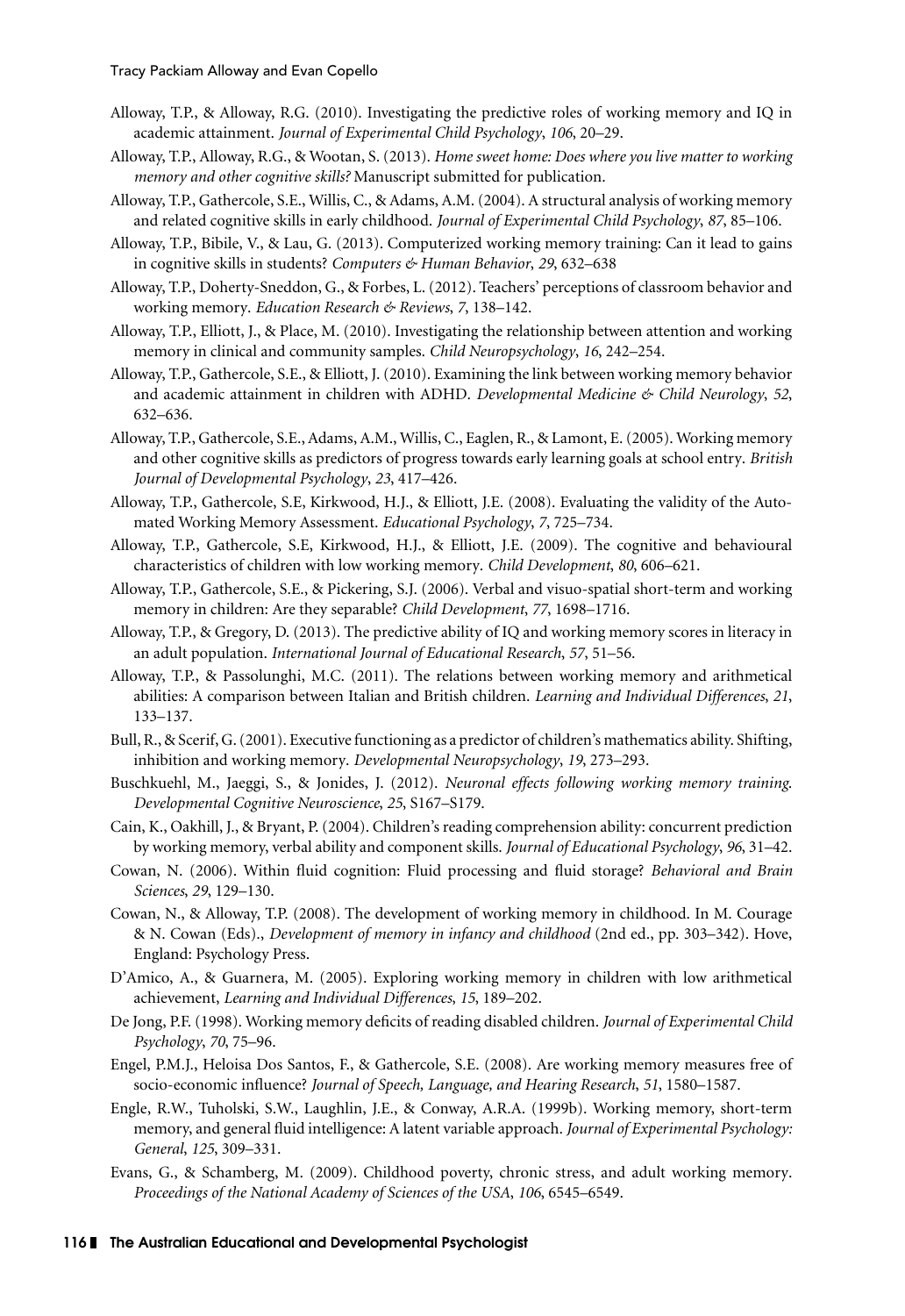- Farah, M.J., Shera, D.M., Savage, J.H., Betancourt, L., Giannetta, J.M., Brodsky, N.L., Malmud, E.K. & Hurt, H. (2006). Childhood poverty: Specific associations with neurocognitive development. *Brain Research*, *1110*, 166–174.
- Gathercole, S.E., Alloway, T.P., Willis, C., & Adams, A.M. (2006). Working memory in children with reading disabilities. *Journal of Experimental Child Psychology*, *93*, 265–281.
- Geary, D. C. (1990). A componential analysis of an early learning deficit in mathematics. *Journal of Experimental Child Psychology*, *49*, 363–383.
- Geary, D.C., Hoard, M.K., & Hamson, C.O. (1999). Numerical and arithmetical cognition: Patterns of functions and deficits in children at risk for a mathematical disability. *Journal of Experimental Child Psychology*, *74*, 213–239.
- Gersten, R., Jordan, N.C., & Flojo, J.R. (2005). Early identification and interventions for students with mathematics difficulties. *Journal of Learning Disabilities*, *38*, 293–304.
- Heathcote, D. (1994). The role of visuospatial working memory in the mental addition of multi-digit addends. *Current Psychology of Cognition*, *13*, 207–245.
- Jaeggi, S.M., Buschkuehl, M., Jonides, J., & Shah, P. (2011). Short- and long-term benefits of cognitive training. *Proceedings of the National Academy of Sciences of the USA*, *108*, 10081–10086.
- Kaplan, G. A., Turrell, G., Lynch, J. W., Everson, S. A., Helkela, E., & Salonen, J.T. (2001). Childhood socioeconomic position and cognitive position in adulthood. *International Journal of Epidemiology*, *30*, 256–263.
- Leseman, P., Scheele, A., Mayo, A., & Messer, M. (2007). Home literacy as a special language environment to prepare children for school. Zeitschrift für Erziehungswissenschaft, 10, 334–355.
- Logie, R.H., Gilhooly, K.J., & Wynn, V. (1994). Counting on working memory in arithmetic problem solving. *Memory & Cognition*, *22*, 395–410.
- McGrew, K.S. (2009). CHC theory and the human cognitive abilities project: Standing on the shoulders of giants of psychometric intelligence research. *Intelligence*, *37*, 1–10.
- McLean, J.F., & Hitch, G.H. (1999). Working memory impairments in children with specific mathematics learning difficulties. *Journal of Experimental Child Psychology*, *74*, 240–260.
- Messer, M.H., Leseman, P.P.M., Mayo, A.Y., & Boom, J. (2010). Long-term phonotactic knowledge supports verbal short-term memory in young native and second language learners.*Journal of Experimental Child Psychology*, *105*, 306–323.
- Morrison, A.B., & Chein, J.M. (2011). Does working memory training work? The promise and challenges of enhancing cognition by training work-ing memory. *Psychonomic Bulletin & Review*, *18*, 46–60.
- Nation, K., Adams, J.W., Bowyer-Crane, C.A., & Snowling, M.J. (1999). *Journal of Experimental Child Psychology*, *73*, 139–158.
- Noble, K.G., McCandliss, B.D., & Farah, M.J. (2007). Socioeconomic gradients predict individual differences in neurocognitive abilities. *Developmental Science*, *10*, 464–480.
- Noble, K.G., Norman, M.F., & Farah, M.J. (2005). Neuro-cognitive correlates of socioeconomic status in kindergarten children. *Developmental Science*, *8*, 74–87.
- Rasmussen, C., & Bisanz, J. (2005). Representation and working memory in early arithmetic. *Journal of Experimental Child Psychology*, *91*, 137–157.
- Reuhkala, M. (2001). Mathematical skills in ninth-graders: Relationship with visuospatial abilities and working memory. *Educational Psychology*, *21*, 387–399.
- Siegel, L.S. (1988). Evidence that IQ scores are irrelevant to the definition and analysis of reading-disability. *Canadian Journal of Psychology*, *42*, 201–215.
- Siegel, L.S., & Ryan, E.B. (1989). The development of working memory in normally achieving and subtypes of learning disabled children. *Child Development*, *60*, 973–980.
- Stothard, S.E., & Hulme, C. (1992). Reading comprehension difficulties in children. *Reading and Writing: An Interdisciplinary Journal*, *4*, 245–256.
- Swanson, H.L., & Beebe-Frankenberger, M. (2004). The relationship between working memory and mathematical problem solving in children at risk and not at risk for math disabilities. *Journal of Education Psychology*, *96*, 471–491.